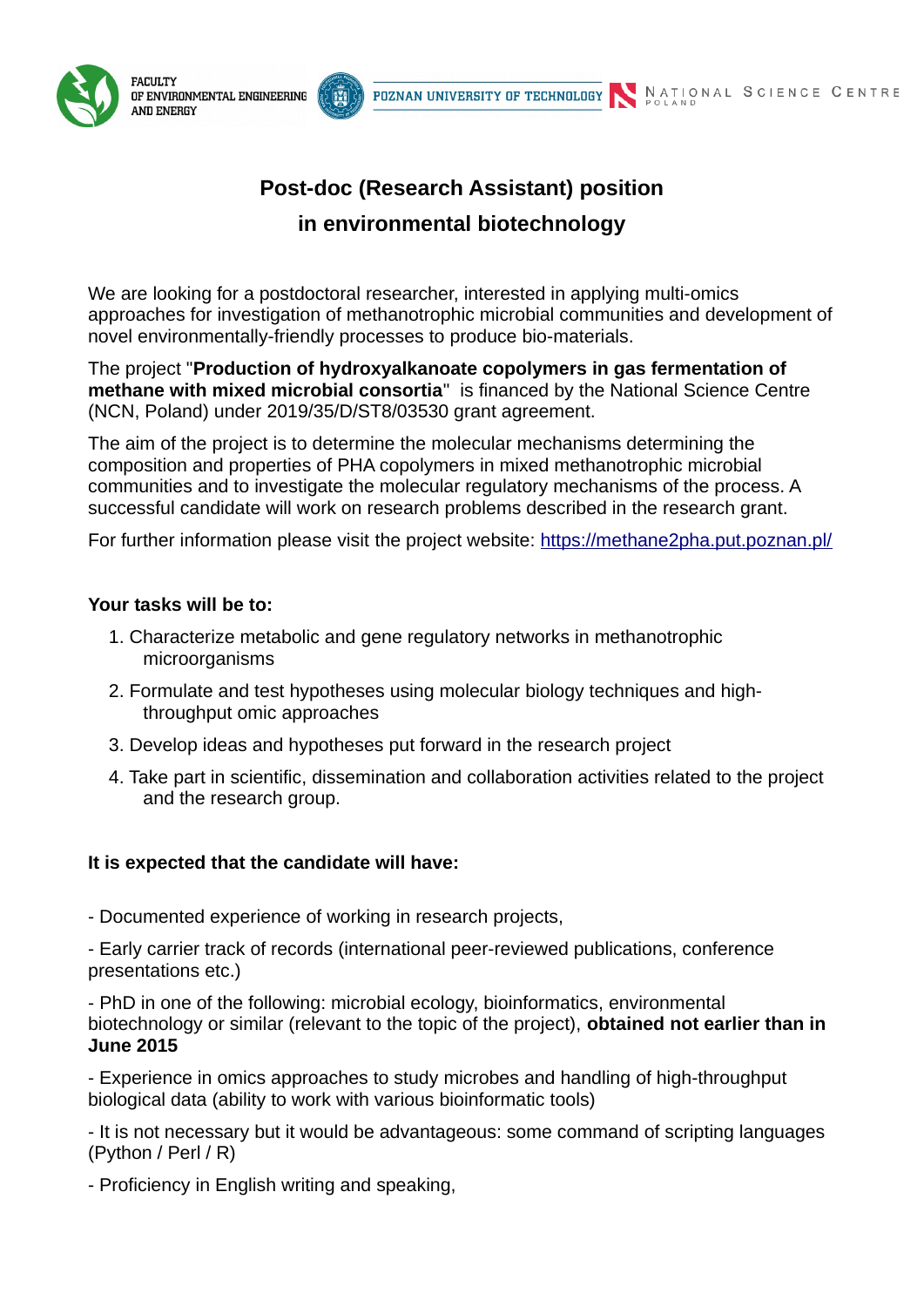

- Ability to collaborate in a research team, learning new techniques and adjusting them to the research needs

- A strong motivation for scientific work, an eye for details and ability to take on challenging tasks.

## **We offer:**

- Full-time employment as Research Assistant, monthly remuneration: employer gross 10 000 PLN/month, net approx. 6000 PLN/month

- The project is carried out in Biorefinery Research Group, Water Supply and Bioeconomy Section at the Institute of Environmental Engineering and Building Installations, Faculty of Environmental Engineering and Energy, Poznan University of Technology (address: Berdychowo 4, 60-965 Poznan, PL)

### - **Funding for 1 year with possible short extension**

f.

- Work on a high impact cross-disciplinary collaborative project with potential to solve a global environmental challenge

- Participation in conferences, scientific training and support from peers
- Relaxed atmosphere in our team

#### **Additional info:**

- **Starting date: 1st June 2022/ negotiable**
- Apply now (or ask any questions you may have) to: mateusz.lezyk@put.poznan.pl
- In the subject include "PHA project Post-doc" and your first and last name
- Your application must be in English. Please submit applications as one PDF file containing all materials. The file must include:
	- A letter motivating the application (cover letter)
	- Curriculum vitae
	- Copy of PhD diploma
	- List of publications
	- At least one letter of recommendation
	- Contact details for 2 academic referees
- We will collect applications until 24th of April 2022. The successful candidate will be selected in the open competition, according to the procedure complying the rules for granting employment in research projects funded by the NCN.
- Selected candidates will be invited for the interview
- The competition may be extended until a suitable candidate who fulfills all requirements is found (or canceled if none is found)
- All interested candidates irrespective of age, gender, race, disability, religion or ethnic background are encouraged to apply.